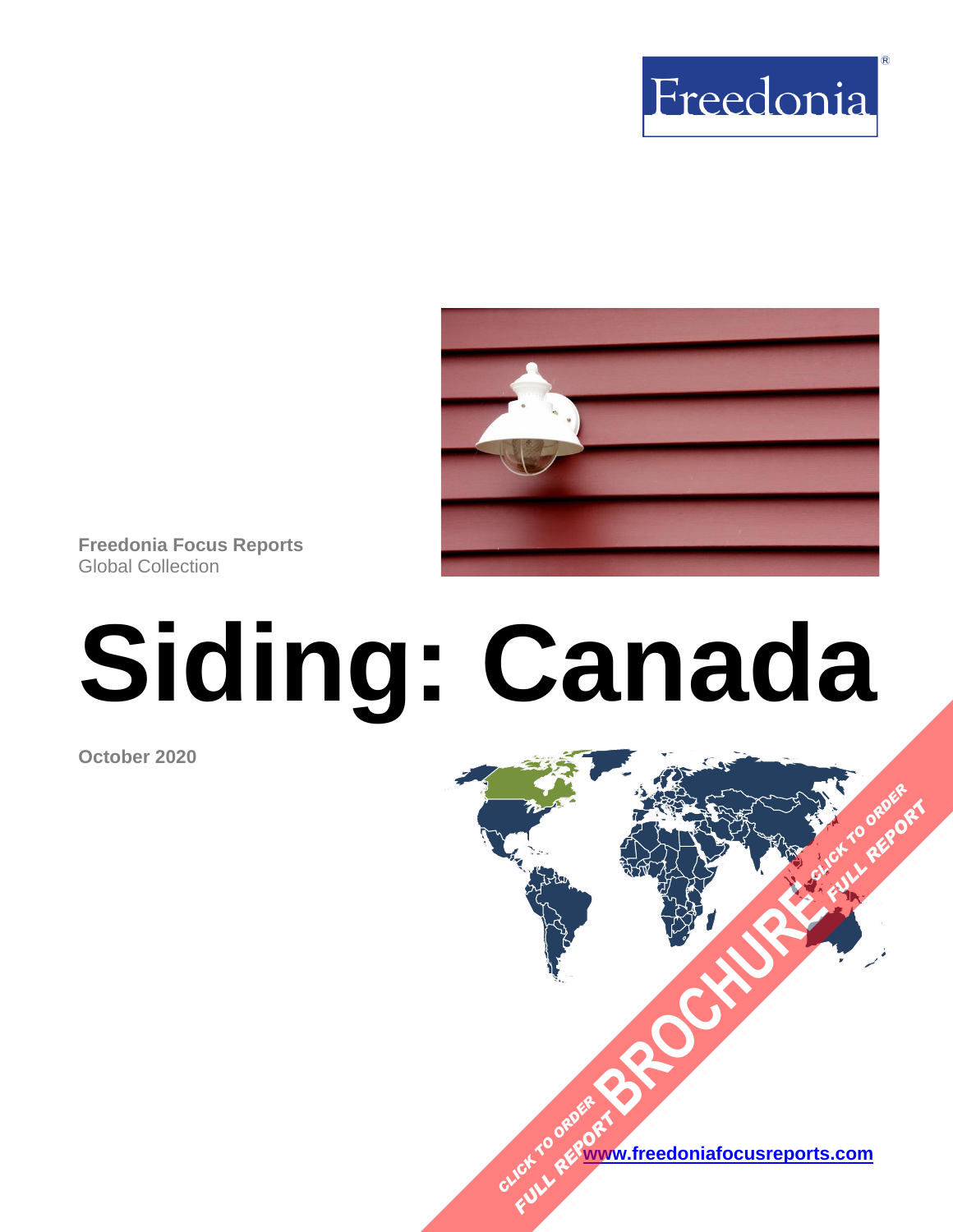# **Table of Contents**

| 1. Highlights                                 | 3                       |
|-----------------------------------------------|-------------------------|
| 2. Market Environment                         | $\overline{\mathbf{4}}$ |
| <b>Historical Trends</b>                      | $\overline{4}$          |
| Key Economic Indicators                       | 5                       |
| <b>Environmental &amp; Regulatory Factors</b> | $6\,$                   |
| Impact of COVID-19 Pandemic                   | 8                       |
| <b>Sustainability &amp; Recycling</b>         | 9                       |
| 3. Segmentation & Forecasts                   | 10                      |
| Products                                      | 10                      |
| Vinyl                                         | 11                      |
| Brick & Tile                                  | 12                      |
| Wood                                          | 13                      |
| <b>Fiber Cement</b>                           | 14                      |
| Metal                                         | 14                      |
| <b>Other Siding</b>                           | 15                      |
| Markets                                       | 19                      |
| Residential                                   | 20                      |
| Nonresidential                                | 21                      |
| 4. Industry Structure                         | 23                      |
| <b>Market Leaders</b>                         | 23                      |
| <b>Cornerstone Building Brands</b>            | 23                      |
| James Hardie                                  | 24                      |
| Kaycan                                        | 25                      |
| 5. About This Report                          | 26                      |
| Scope                                         | 26                      |
| Sources                                       | 26                      |
| <b>Industry Codes</b>                         | 27                      |
| Freedonia Methodology                         | 27                      |
| <b>Resources</b>                              | 29                      |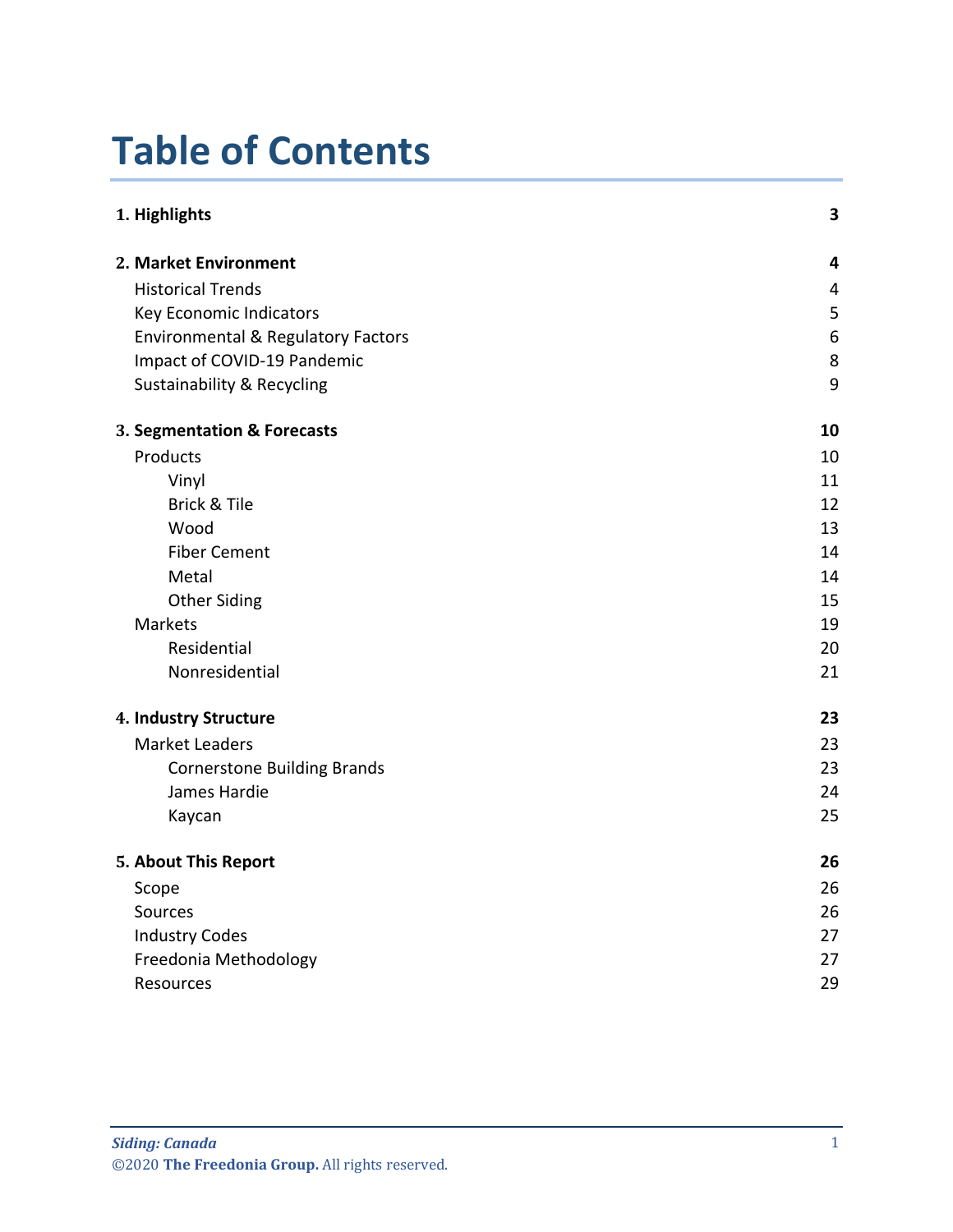# **List of Tables & Figures**

| Figure 1   Key Trends in Canada Siding Demand, 2019 - 2024           | 3   |
|----------------------------------------------------------------------|-----|
| Figure 2   Canada Siding Demand Trends, 2009 - 2019                  | 4   |
| Table 1   Key Indicators for Canada Siding Demand, 2009 - 2024       | .5. |
| Figure 3   Canada Siding Demand by Product, 2009 - 2024 (mil sq mtr) | 10  |
| Table 2   Canada Siding Demand by Product, 2009 - 2024 (mil sq mtr)  | 10  |
| Figure 4   Canada Siding Demand by Product, 2009 - 2024 (%)          | 18  |
| Figure 5   Canada Siding Demand by Market, 2009 - 2024 (mil sq mtr)  | 19  |
| Table 3   Canada Siding Demand by Market, 2009 - 2024 (mil sq mtr)   | 19  |
| Figure 6   Canada Siding Demand by Market, 2009 - 2024 (%)           | 22  |
| Table 4   NAICS & SIC Codes Related to Siding                        | 27  |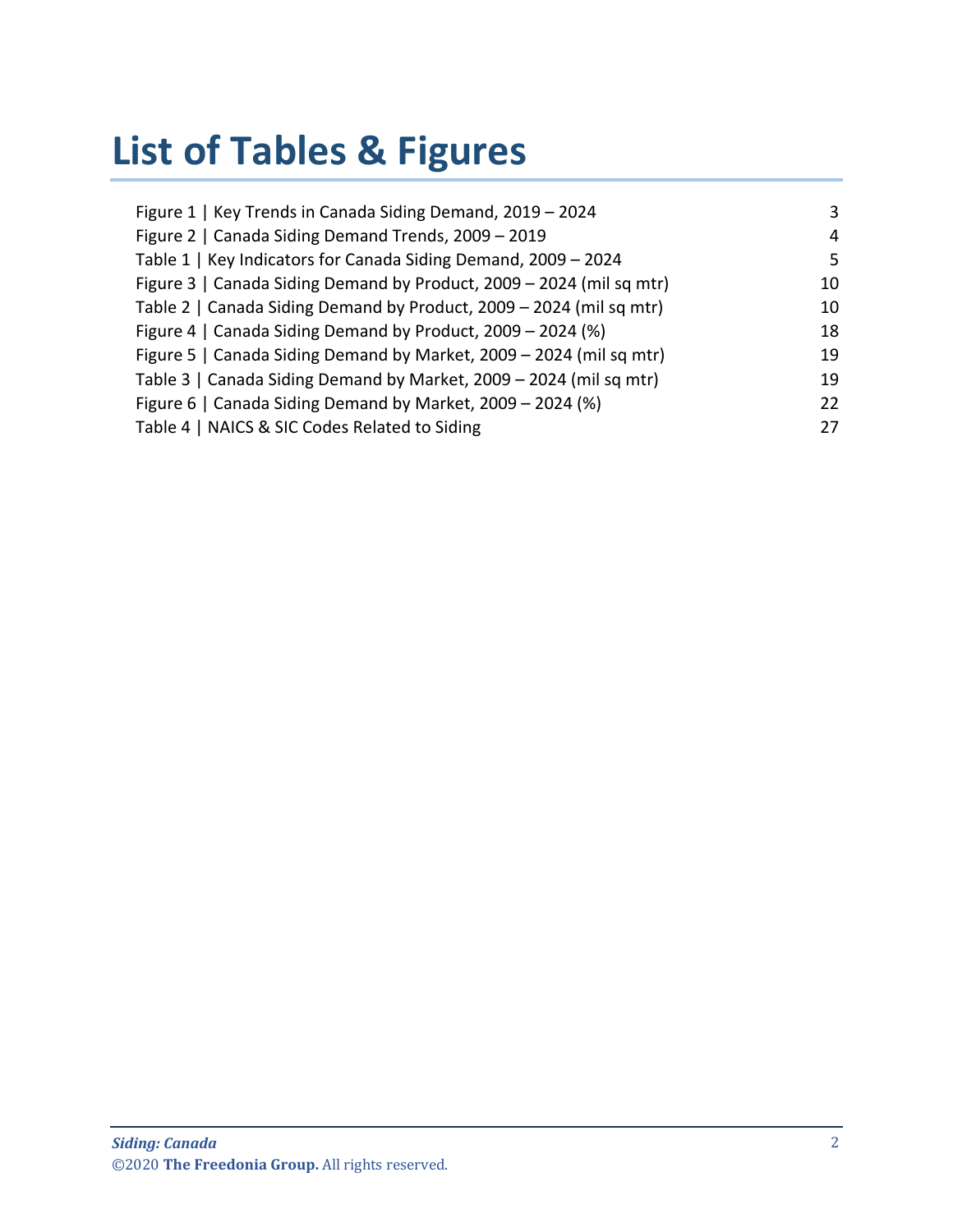# <span id="page-3-0"></span>**About This Report**

# <span id="page-3-1"></span>**Scope**

This report forecasts to 2024 Canadian siding demand in square meters. Total demand is segmented by product in terms of:

- vinyl
- brick and tile
- wood
- fiber cement
- metal
- other siding products such as exterior insulation and finish systems (EIFS), concrete and stone, and stucco

Total demand is also segmented by market as follows:

- new residential
- residential improvement and repair
- new nonresidential
- nonresidential improvement and repair

To illustrate historical trends, total demand is provided in annual series for 2009 to 2019; the various segments are reported at five-year intervals for 2009, 2014, and 2019.

Primary loadbearing walls (of brick, concrete block, poured concrete, or stone) are excluded from the scope of this report, as is vision glass curtain wall. Secondary products such as soffit and trim are also excluded.

Key macroeconomic indicators are also provided with quantified trends. Other various topics, including profiles of pertinent leading companies, are covered in this report. A full outline of report items by page is available in the Table of Contents.

## <span id="page-3-2"></span>**Sources**

*Siding: Canada* (FA60039) is based on *[Global Siding \(Cladding\),](http://www.freedoniagroup.com/DocumentDetails.aspx?ReferrerId=FL-FOCUS&studyid=3874)* a comprehensive industry study published by The Freedonia Group. Reported findings represent the synthesis and analysis of data from various primary secondary, macroeconomic, and demographic sources, such as:

- firms participating in the industry, and their suppliers and customers
- government/public agencies
- intergovernmental and non-governmental organizations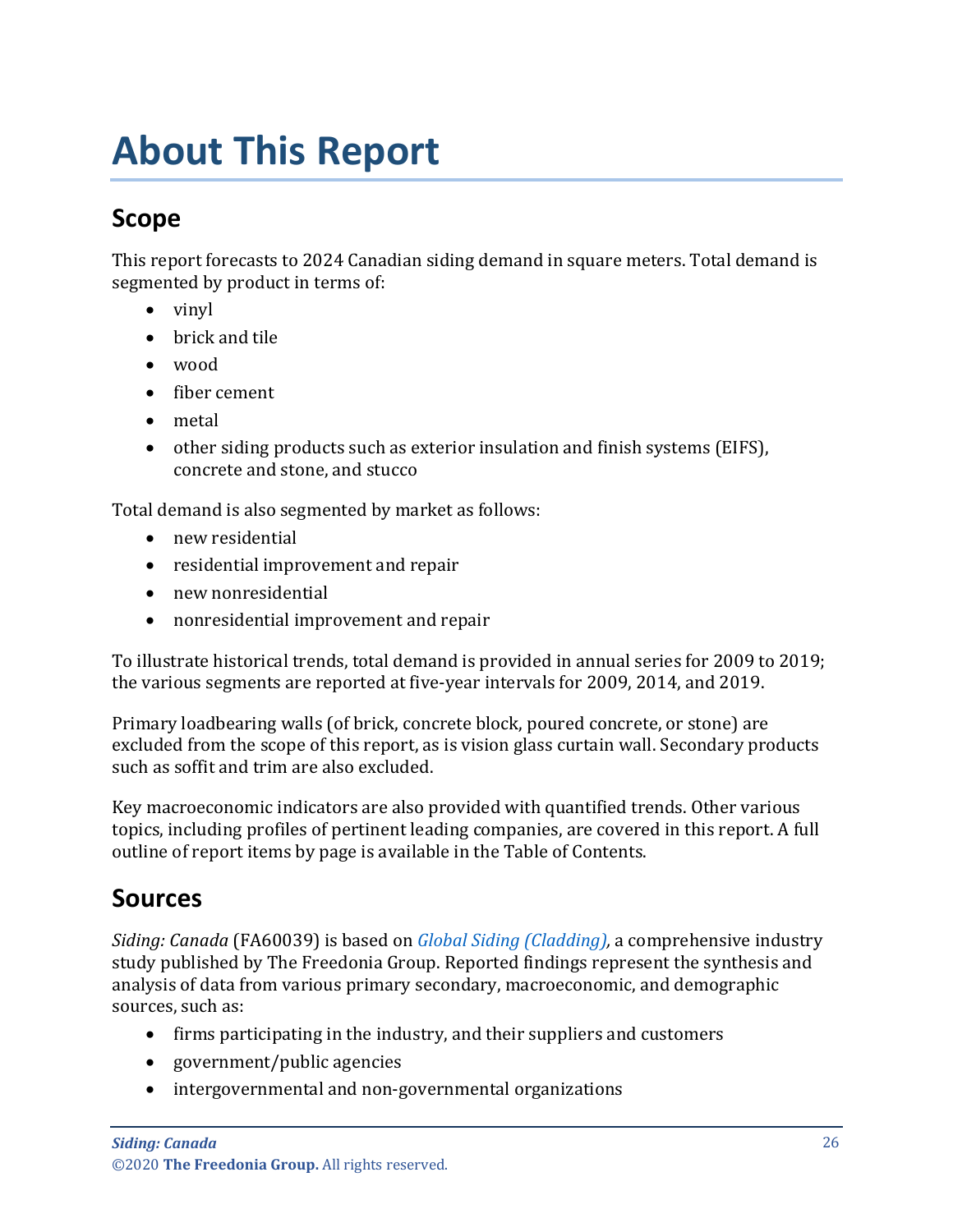#### **About This Report**

- trade associations and their publications
- the business and trade press
- indicator forecasts by The Freedonia Group
- the findings of other reports and studies by The Freedonia Group

Specific sources and additional resources are listed in the Resources section of this publication for reference and to facilitate further research.

## <span id="page-4-0"></span>**Industry Codes**

<span id="page-4-2"></span>

| Table 4   NAICS & SIC Codes Related to Siding |                                                     |                                           |                                   |  |
|-----------------------------------------------|-----------------------------------------------------|-------------------------------------------|-----------------------------------|--|
| <b>NAICS/SCIAN 2017</b>                       |                                                     | <b>SIC</b>                                |                                   |  |
| North American Industry Classification System |                                                     | <b>Standard Industrial Classification</b> |                                   |  |
| 321912                                        | Cut Stock, Resawing Lumber, & Planing               | 2421                                      | Sawmills & Planing Mills, General |  |
| 326199                                        | All Other Plastics Product Manufacturing            | 3089                                      | Plastics Products, Nec            |  |
| 327120                                        | Clay Building Material & Refractories Manufacturing | 3251                                      | Brick & Structural Clay Tile      |  |
| 327331                                        | Concrete Block & Brick Manufacturing                | 3271                                      | Concrete Block & Brick            |  |
| 332322                                        | Sheet Metal Work Manufacturing                      | 3444                                      | Sheet Metal Work                  |  |

Source: US Census Bureau

## <span id="page-4-1"></span>**Freedonia Methodology**

The Freedonia Group, a subsidiary of MarketResearch.com, has been in business for more than 30 years and in that time has developed a comprehensive approach to data analysis that takes into account the variety of industries covered and the evolving needs of our customers.

Every industry presents different challenges in market sizing and forecasting, and this requires flexibility in methodology and approach. Freedonia methodology integrates a variety of quantitative and qualitative techniques to present the best overall picture of a market's current position as well as its future outlook: When published data are available, we make sure they are correct and representative of reality. We understand that published data often have flaws either in scope or quality, and adjustments are made accordingly. Where no data are available, we use various methodologies to develop market sizing (both top-down and bottom-up) and then triangulate those results to come up with the most accurate data series possible. Regardless of approach, we also talk to industry participants to verify both historical perspective and future growth opportunities.

Methods used in the preparation of Freedonia market research include, but are not limited to, the following activities: comprehensive data mining and evaluation, primary research, consensus forecasting and analysis, ratio analysis using key indicators, regression analysis, end use growth indices and intensity factors, purchase power parity adjustments for global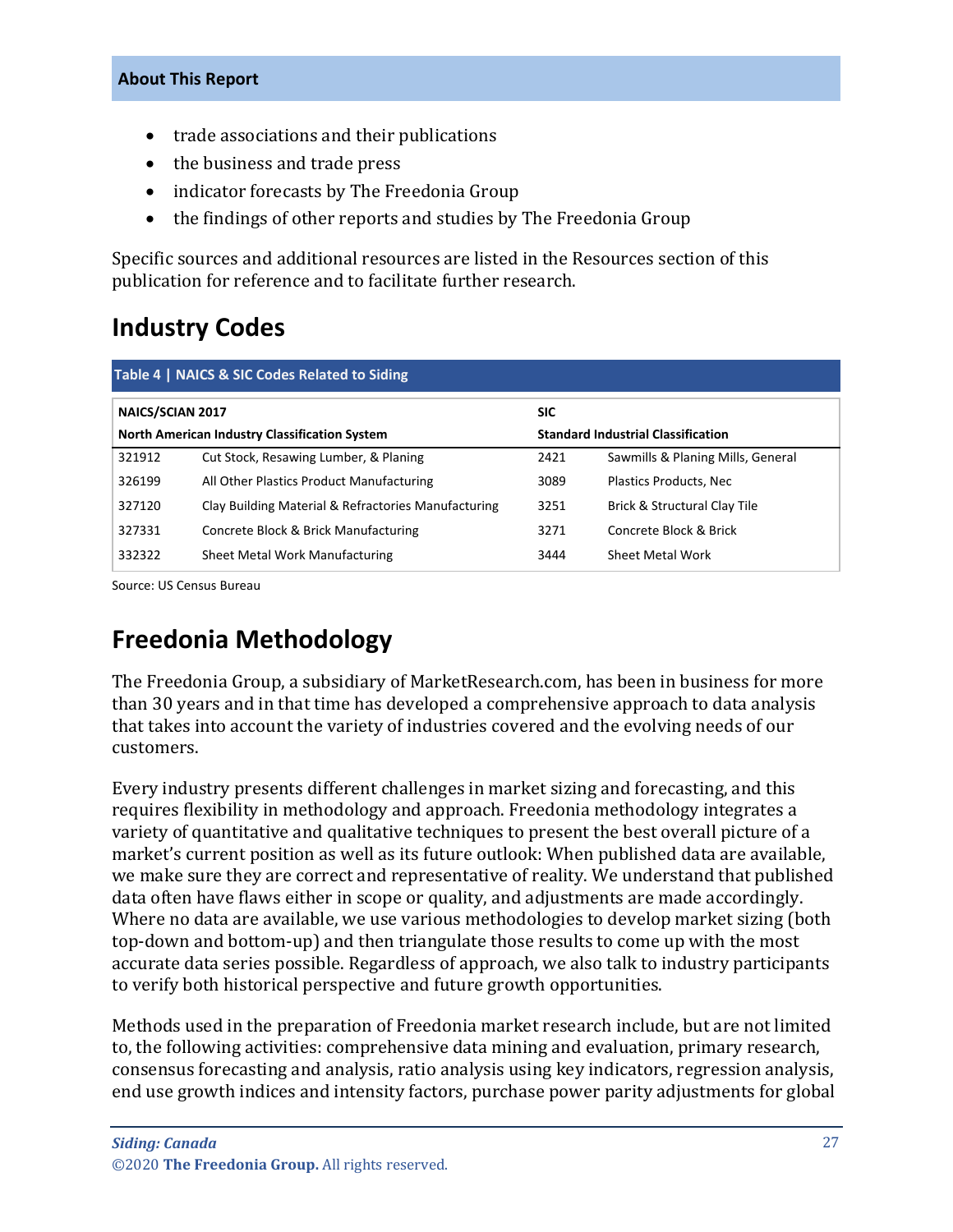#### **About This Report**

data, consumer and end user surveys, market share and corporate sales analysis, product lifespan analysis, product or market life cycle analysis, graphical data modeling, long-term historical trend analysis, bottom-up and top-down demand modeling, and comparative market size ranking.

Freedonia quantifies trends in various measures of growth and volatility. Growth (or decline) expressed as an average annual growth rate (AAGR) is the least squares growth rate, which takes into account all available datapoints over a period. The volatility of datapoints around a least squares growth trend over time is expressed via the coefficient of determination, or  $r^2$ . The most stable data series relative to the trend carries an  $r^2$  value of 1.0; the most volatile – 0.0. Growth calculated as a compound annual growth rate (CAGR) employs, by definition, only the first and last datapoints over a period. The CAGR is used to describe forecast growth, defined as the expected trend beginning in the base year and ending in the forecast year. Readers are encouraged to consider historical volatility when assessing particular annual values along the forecast trend, including in the forecast year.

# **Copyright & Licensing**

The full report is protected by copyright laws of the United States of America and international treaties. The entire contents of the publication are copyrighted by The Freedonia Group.